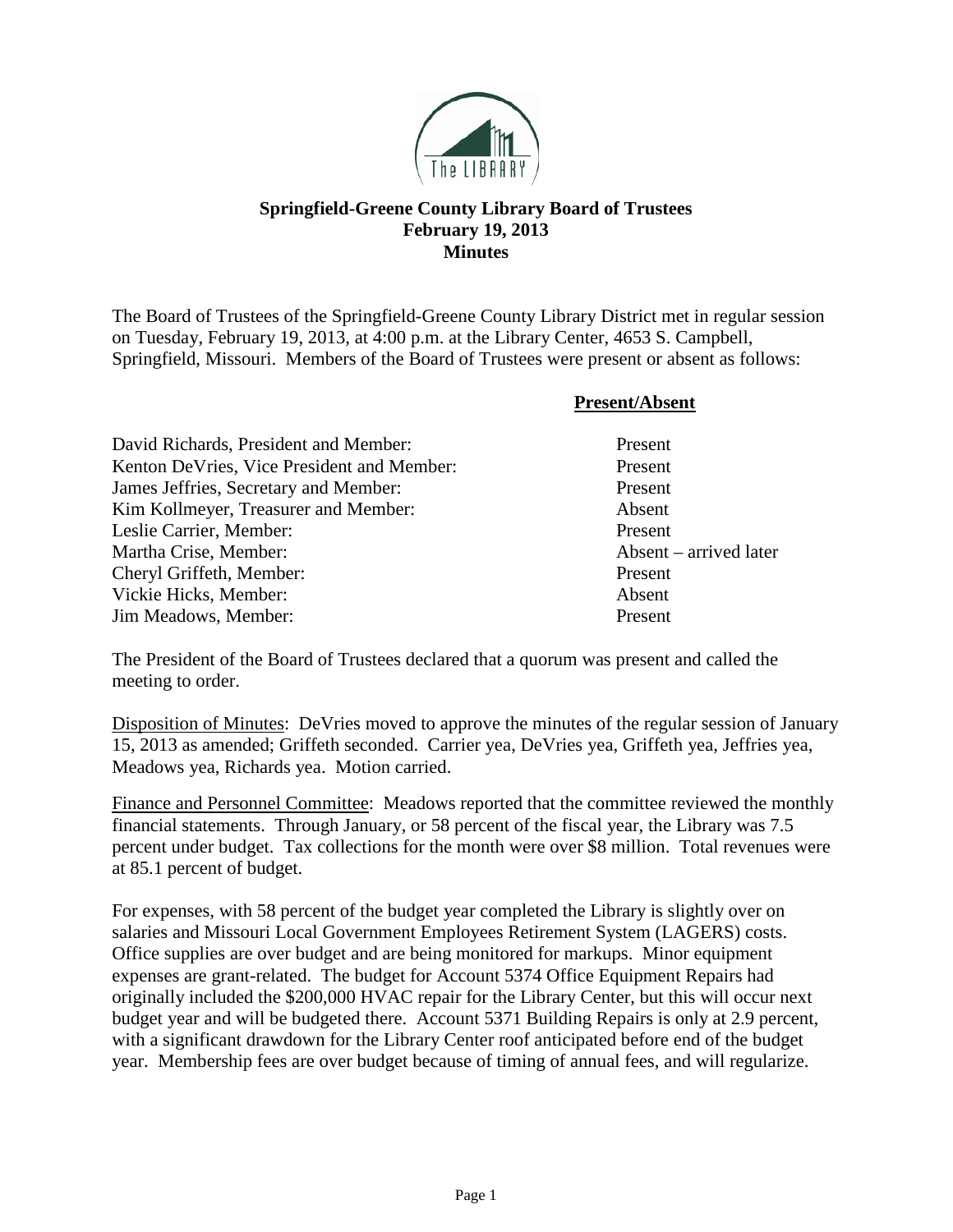Buildings and Grounds Committee: Griffeth reported that the Wayland property demolishment may be done by the Ozarks Green Building Coalition. If approved, they will demolish the building and work with Habitat for Humanity to recycle the materials. The architects will report on their designs later in the meeting. The roof project for the Library Center was awarded to Kirberg Roofing. The children's computer work stations were installed at the Library Center and the carpets were cleaned on Martin Luther King Jr. Day. The Ash Grove branch received new paint and carpet in the meeting room.

Report of the Director:

- The Library's value of synergy was demonstrated with three projects:
	- o The Food for Fines promotion January 27 February 2, which collected almost 4 tons of food for Ozarks Food Harvest. As a result, the Library waived \$3,821.52 in overdue fines.

[Crise arrived]

- o A library was created for Rare Breed, a day shelter for homeless teens, by a partnership between the Library and the Springfield Rotary Club. Cindy Stephens of the Rotary Club addressed the board, thanking them for the Library's efforts in getting the books for the shelter.
- o The UPS store on South National Avenue partnered with the Library for its annual used book drive. The Library disbursed the books to Rare Breed, the WIC Clinic, and the Friends of the Library spring book sale.
- Cooper is now on Twitter, @ReginaGreerCoop.
- MLA Library Advocacy Day was February 5, 2013. Staff met with each member of the delegation and discussed budget support and legislation that would affect libraries.
- Three new grants that have been awarded to the Library are:
	- o Summer Reading to Go, \$13,600
	- o eReader Exploration Grant, \$4,972
	- o Edge Mobile Library Technology Upgrade, \$15,000
- The Youth Empowerment Project, made up of representatives from area high schools, named the library as one of the things that would help keep them in the area.
- Cooper attended the ALA midwinter conference, at which she attended meetings in preparation for her role next year as Missouri Chapter Councilor.

Board Education: Library Station Youth Services Manager Grace Bentley made a presentation to the board on Branch Children's Outreach. She presented statistics and stories that demonstrate the significance of children's outreach programs to the Library's outreach and programming numbers as a whole. For the fiscal year ended June 30, 2012, the Library saw 97,451 children at programs, and of that number, 63,277 came in the form of outreach visits. In aggregate, 45 percent of the people that attend programs presented by the Library are children seen through outreach visits.

Miscellaneous Items:

• Cooper announced that according to City Manager Greg Burris, who consulted with the City Attorney, board member Kenton DeVries may continue his current term on the